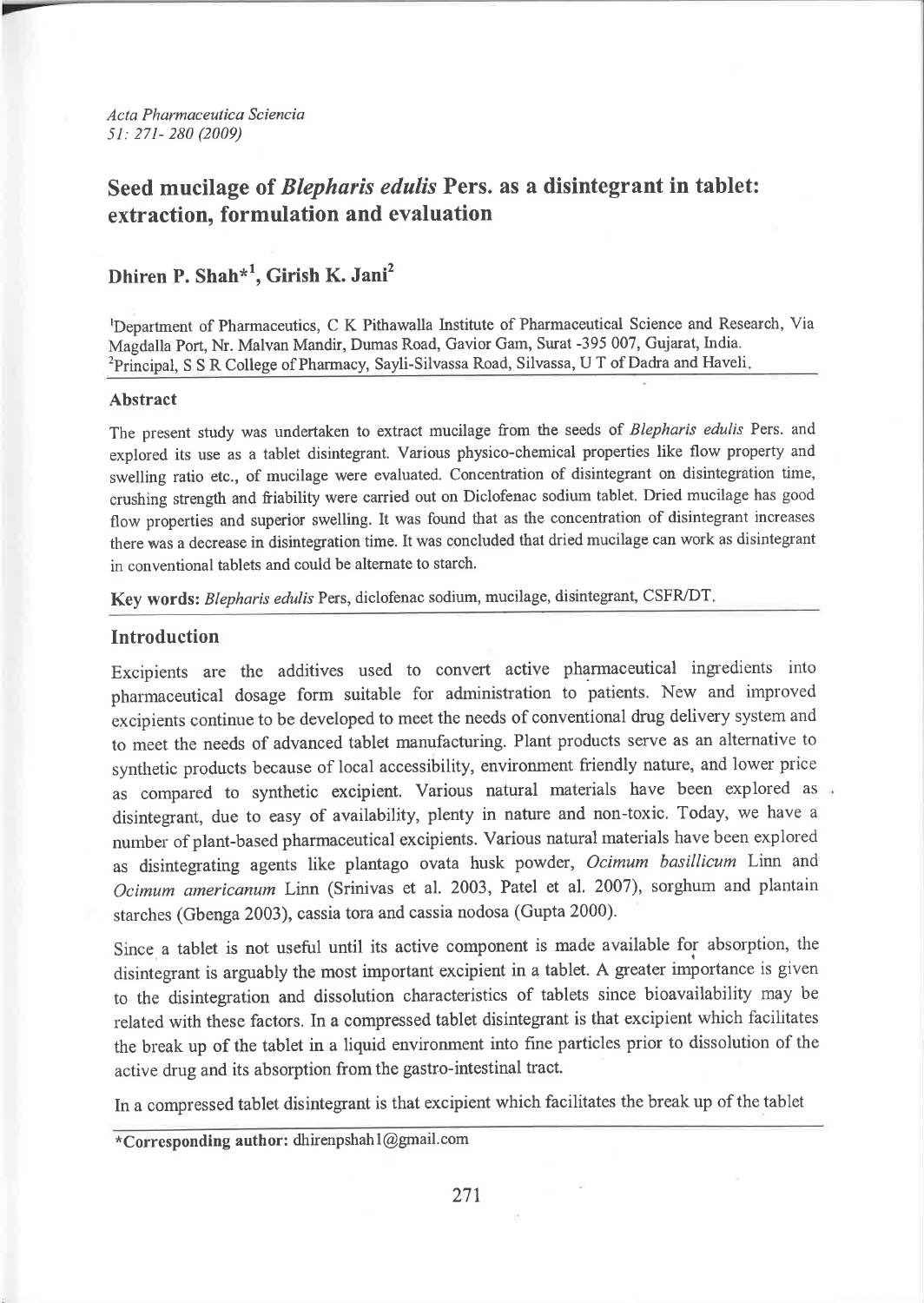in a liquid environment into fine particles prior to dissolution of the active drug and its absorption from the gastro-intestinal tract. Several mechanisms have been proposed to rationalize the action of disintegrants. These include porosity and capillary action, rate of water uptake into the tablet, swelling of disintegrant particles, gas release, melting and enzymatic action, and heat of wetting and lysis of physico-chemical bonds. These enhanced dissolution and bioavailability of a drug are always invariably preceded by rapid disintegration of solid dosage form. However, during disintegration process a number of these mechanisms could occur siınultaneously (Shangraw et al. 1980). During the last two decades, pharmaceutical researchers have tried different adjuvant to improve product performance related to disintegration.

Blepharis edulis Pers., (family-Acanthaeae) are used in traditional system of medicine as diuretic, resolvent, aphrodisiac, expectorant and deobstruent. The plant is used in rheumatism and impotency. Common names are Uttingana (Sanskrit), Ucchata (Bengali), utingum  $\&$ chopunivel (Gujarati), Utangan (Hindi), Uttangan (Punjabi), Uttanjana (Tamilnadu), Utingana (Orissa), uttangan (Telugu) and Utangan (Urdu). A seed contains glycosides, tannins and mucilage. The plant is used as fodder for sheep and goats and is given to cattle to increase milk production. (Birit 2001, Kirtikar l999, Anonymous 2002, Jogıaj 1936 and 1940, Chopra et al. 1969).

Diclofenac sodium is a potent nonsteroidal anti-inflammatory drug, which has antiinflammatory, analgesic and antipyretic properties. It is used for the treatment of degenerative joint diseases such as rheumatoid arthritis, osteoarthritis, and ankylosing spondilitis. Diclofenac sodium is rapidly dissolved in intestinal fluid and reaches its maximum blood concentration  $(C_{\text{max}})$  within 30 min. In healthy human volunteers, mean plasma clearance of diclofenac sodium was 16 h/l and mean elimination half-life of the terminal phase was 1.2-1.8 h (Fowler et al. l983, Hardınan 2006, Willis et al. l981).

The plant selected for present work was based on its availability and presence of mucilage in it. Literature review revealed that less work has been carried out on formulation front from the plant Blepharis edulis Pers. Seed mucilage of Blepharis edulis Pers has not been explored as pharmaceutical excipient. The objective of present study was to extract mucilage from Blepharis edulis pers seeds and explore its use as a disintegrant in tablet. Various physicochemical properties like flow property, compressibility and swelling index etc., were evaluated and compared with starch. Initially, lactose and dibasic calcium phosphate tablets containing mucilage were prepared and evaluated for crushing strength, friability and disintegration tinıe. Diclofenac sodium tablets were prepared containing mucilage and starch. To assess the efficacy of mucilage, different concentration of mucilage were used and tablets prepared with different types of filler like dibasic calcium phosphate and lactose. Various quality control tests like disintegration time, crushing strength and friability were performed for the prepared tablets.

# Materials and Methods

## Materials

Diclofenac sodium (DS) was received as generous gift from Torrent Pharmaceutical Ltd., Ahmedabad, Gujarat, India. The seeds of Blepharis edulis Pers were procured from South Gujarat region. Dibasic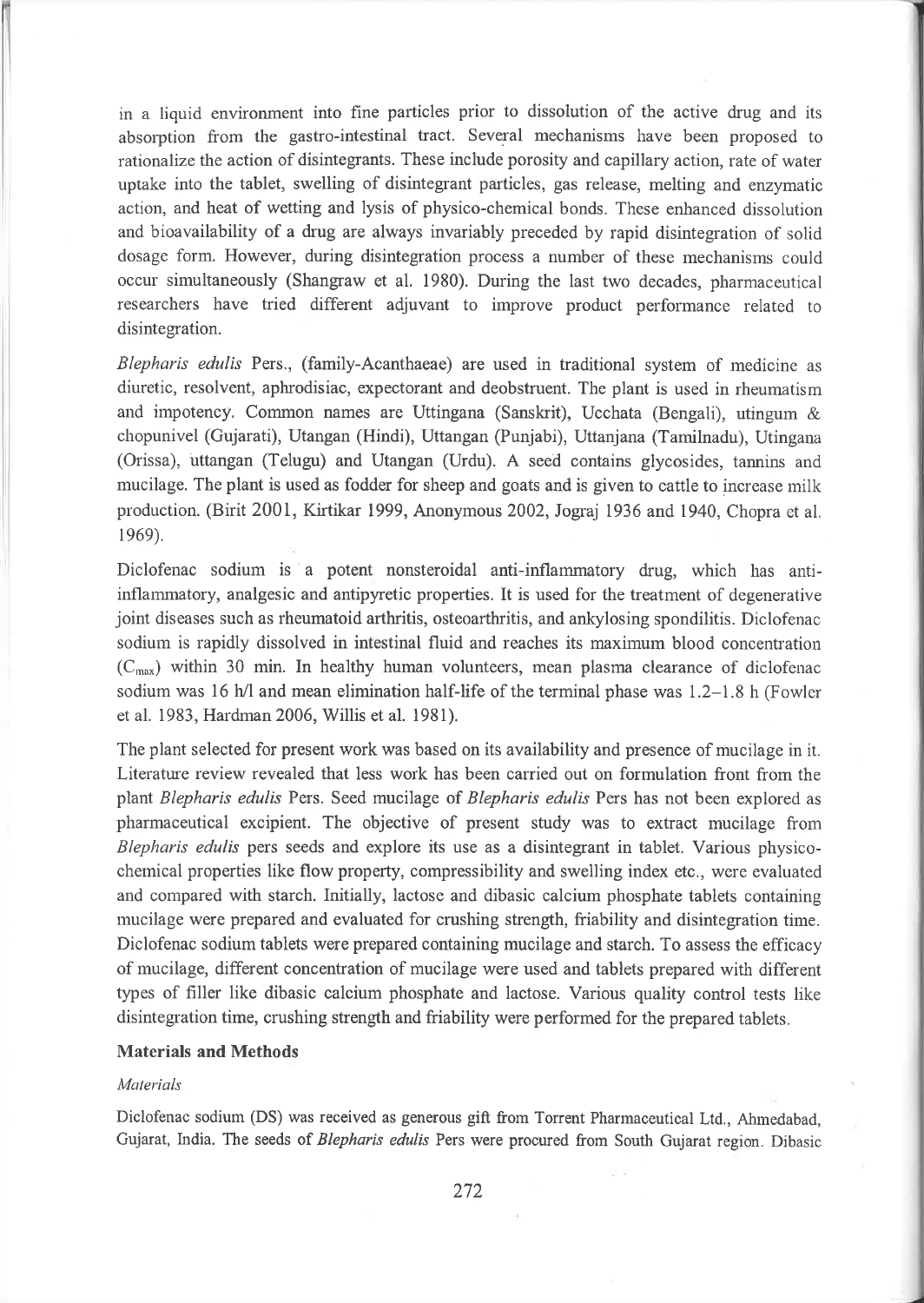calcitıın phosphate (DCP) IP, Lactose IP, Poly-vinyl pyrollidone (PVP) IP, Starch, Talc IP and Magnesium stearate IP were used as received. All other solvents and chemicals were of AR grade. Deionized double distilled water was used through out the study.

#### Methods

### Extraction of mucilage

The seed of Blepharis edulis Pers was washed with water to remove dirt and debris, dry it. Then they were powdered and soaked in water for 5-6 h, boiled for 30 min, kept aside for I h for complete release of mucilage into water. The material was squeezed from eight-fold muslin cloth bag to remove the marc from the solution. Then, three times volume of acetone was added to filtrate, to precipitate the mucilage. The mucilage was separated, dried in oven at temperature less than  $50^{\circ}$  C, collected dried powdered passed through sieve no. 80 and stored for further use in desiccators (Kulkarni et al. 2002, Baveja et al. 1988).

# Particle Size

Average particle size of mucilage and starch was measwed by optical microscopy.

## Angle of repose

Method utilized in measuring the angle of repose was fixed funnel and free standing method, calculation was ınade and the mean angle of repose calculated.

### Bulk and tapped density

Bulk and tapped densities of mucilage and starch were deterınined. The powder was placed inside the measruing cylinder of a tapped density apparafuıs and the bulk volume was recorded and subjected to 200 taps and the tapped volume was recorded. The bulk and tapped densities were computed.

#### Carr's index and hausner ratio

Carr's Index and hausner ratio of mucilage and starch was carried out and calculated by the formula given in Aulton 2002 (Aulton 2002).

#### Swelling Ratio

The study was carried out in 100m1 stopper graduated cylinder. The initial bulk volume of lg dried mucilage was noted and then water added in sufficient quantity to yield 100 ml uniform dispersion. The sediınent volume of the swollen mass was noted after 24 h storage at room temp. The swelling ratio was calculated by taking the ratio of the swollen voluıne to the initial bulk volume. The mean of two determinations was calculated (Bowen 1984).

# Hydration capacity

The hydration capacity (water retention capacity) was determined. I g of powder was placed in <sup>a</sup> ceııtrifllge tube and covered with l0 ml of water. The tube was shaken intermittently over a2 h period and left to stand for 30 min. This was then centrifuged for l0 min. at 30000 rpm. The supernatant was decanted and the weight of the powder after water uptake and centrifugation, x was determined.

$$
Hydration Capacity = \frac{x}{y}
$$
 (1)

Where x is weight of moist powder after centrifugation and y is weight of dry powder. The values of hydration capacity listed were the means of two determinations.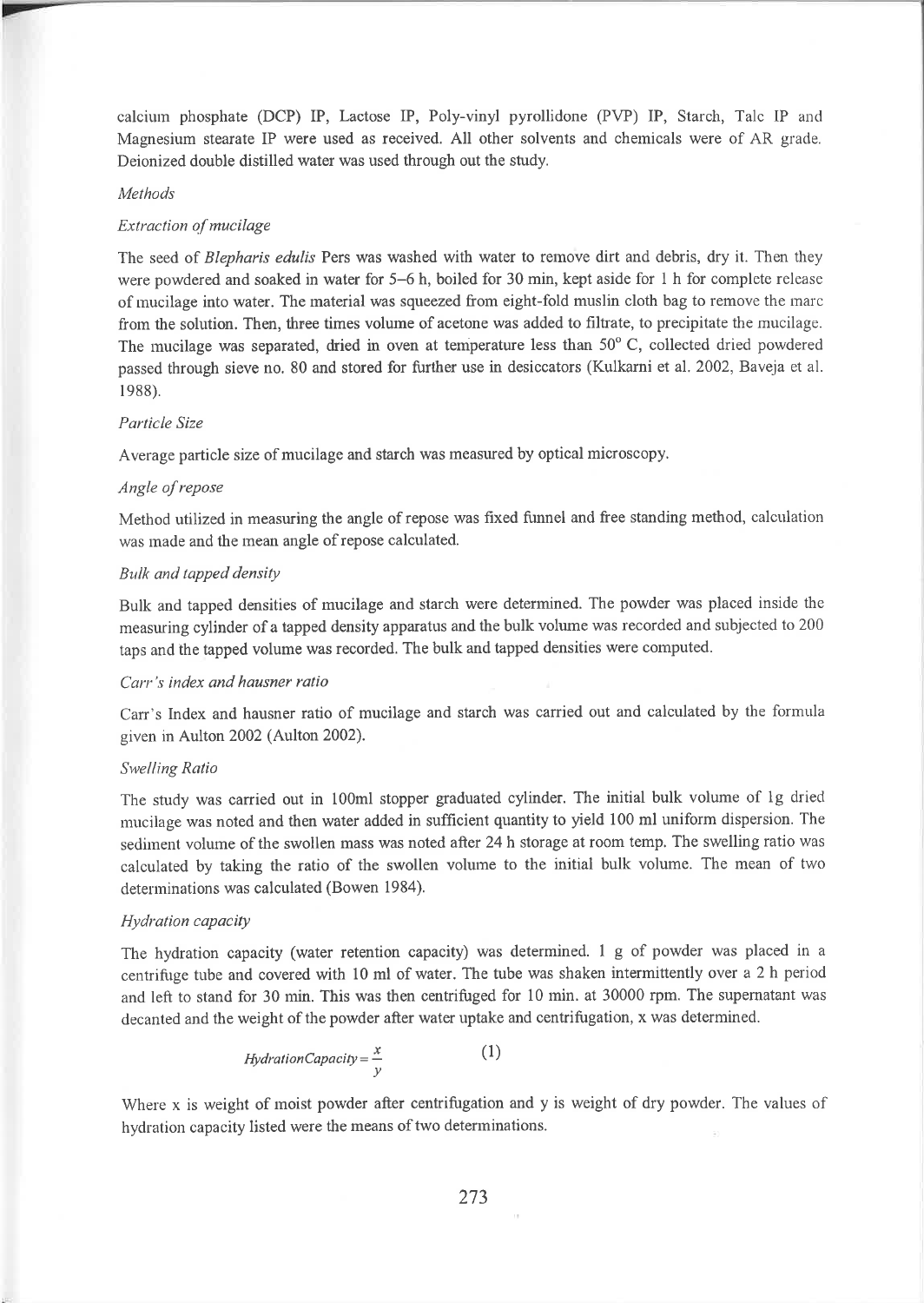# Preparation of Lactose and DCP tablet

Lactose was passed through a sieve 60 #; it was then granulated using  $10\%$  wt/vol solution of PVP in alcohol. Mucilage was added intra-granular. The wet coherent mass was passed through sieve 22 #. The wet granules were dried at 60°C in a tray dryer. Fines were removed by sifting the granules on a sieve 60 #. The powder blend was then lubricated with talc. Lubrication was done in a glass jar for 2 min (Lachman et al. 1987). Granules of DCP were prepared, similarly. Lactose (Batches A1 and A2) and DCP (Batches B1 and B2) tablets were prepared with and without disintegrant, respectively. Tablets were prepared on a rotary tablet press using flat-faced punches and die (Model Rimek-II, Karnavati Engg., Ahmedabad, India). The turret was rotated at a fixed speed of 30 rpm. Target weight of each tablets were 100mg. The tablets were evaluated for disintegration time (DT), crushing strength and friability. Formulations are shown in Table l.

| Ingredients (mg) | <b>Batch</b> |     |                 |            |  |  |  |
|------------------|--------------|-----|-----------------|------------|--|--|--|
|                  | AB1          | AB2 | B <sub>B1</sub> | <b>BB2</b> |  |  |  |
| Lactose          |              | 80  |                 |            |  |  |  |
| DCP              |              |     | 85              |            |  |  |  |
| <b>PVP</b>       |              | .0  | 10              |            |  |  |  |
| Dried Mucilage   |              |     |                 |            |  |  |  |
| Talc             |              |     |                 |            |  |  |  |
| Total            | 00           | 100 | 100             | 100        |  |  |  |

Table 1. Formulation of lactose and DCP tablets with and without dried mucilage.

### Preparation and characterization of DS tablet

DS, and DCP or lactose was passed through sieve no. 60 #; it was then granulated using 10% PVP in ethanol as a binder. The wet coherent mass was passed through a sieve 22# and then dried at 50°C in a hot air oven. Mucilage was added intra + extra-granular in ratio of 1:1. Talc was lubricated in glass jar for 2 min. Tablet formulations are shown in Table 2.

| Ingredients (mg)             | <b>Batch Code</b> |     |       |     |                |       |                 |        |
|------------------------------|-------------------|-----|-------|-----|----------------|-------|-----------------|--------|
|                              | AD1               | AD2 | AD3   | AD4 | BL1            | BL2   | BL <sub>3</sub> | BL4    |
| DS                           | 50                | 50  | 50    | 50  | 50             | 50    | 50              | 50     |
| <b>DCP</b>                   | 116               | 110 | 100   | 90  | $\sim$         | 44.48 | $***$           | $\sim$ |
| Lactose                      | <b>THE</b>        | $-$ | $***$ |     | 116            | 110   | 100             | 90     |
| <b>PVP</b>                   | 20                | 20  | 20    | 20  | 20             | 20    | 20              | 20     |
| Mucilage<br>(intra-granular) | $\overline{2}$    | 5   | 10    | 15  | $\overline{2}$ | 5     | 10              | 15     |
| Mucilage<br>(extra-granular) | $\overline{2}$    | 5   | 10    | 15  | $\overline{2}$ | 5     | 10              | 15     |
| Talc                         | 10                | 10  | 10    | 10  | 10             | 10    | 10              | 10     |
| Total                        | 200               | 200 | 200   | 200 | 200            | 200   | 200             | 200    |

Table 2. Formulation of DS tablet containing dried mucilage.

Tablets containing DCP (Batch ADI to AD4) or lactose (Batch BLI to BL4) were prepared and mode of addition of was intra + extra-granular in ratio of 1:1. The blend was compressed on Rotary Tablet Machine (Minipress II, Karnavati Eng., Ahmedabad, India). Similarly, DS, starch, DCp or lactose containing tablets were prepared (Batches SD1 to SD4 and SL1 to  $SL4 - intra + extra-granular$  in ratio of 1:l starch). Target weight of tablet was 200 mg. Tablets were stored in well-closed glass jars.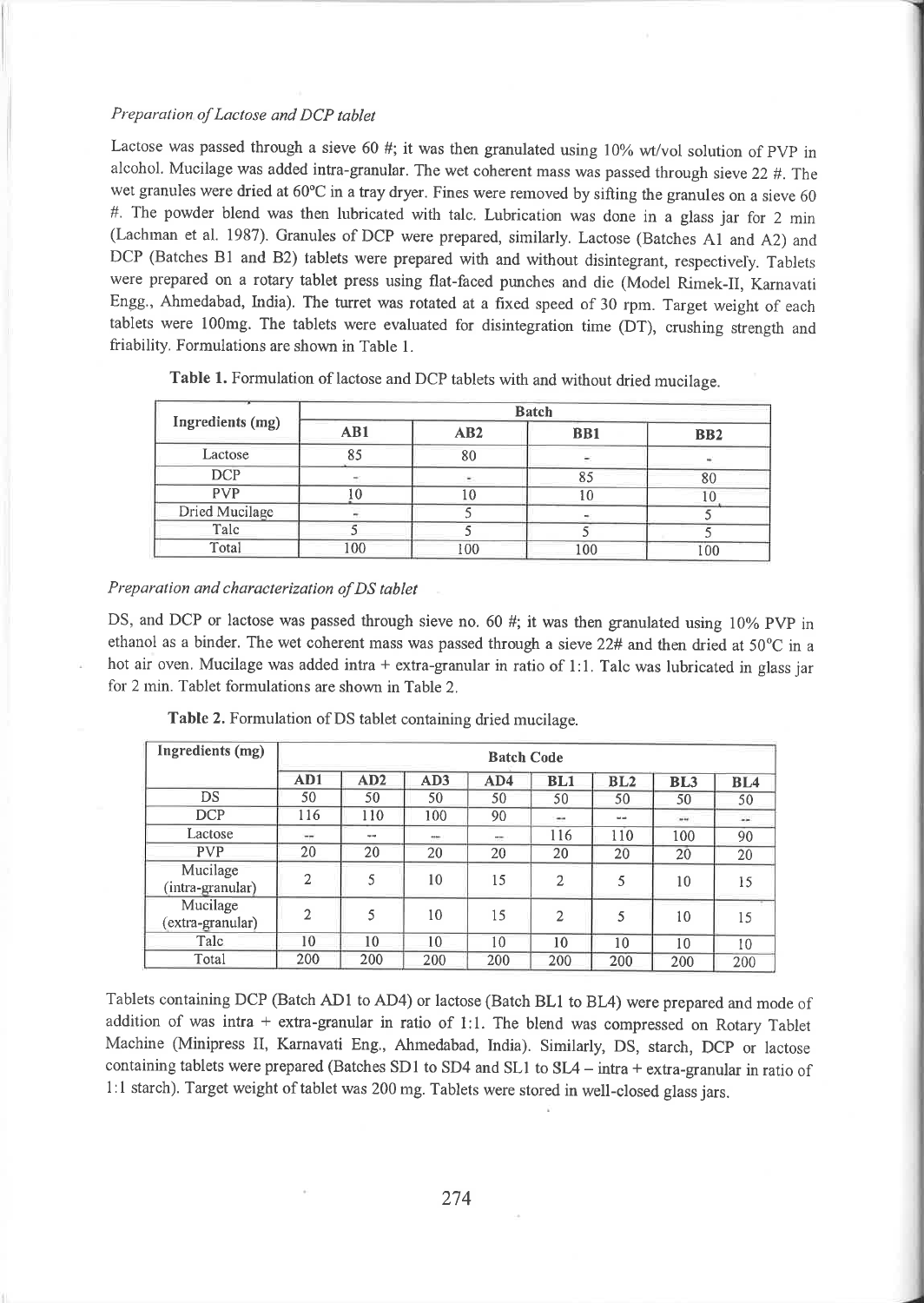# Uniformity of weight

The weights of 20 tablets were weighed individually using an electronic balance and the average weight was calculated.

#### Disintegration time

Disintegration times (DT) of six tablets per batch were individually determined containing distilled water at  $37\pm0.5^{\circ}$  C. The mean disintegration times were calculated.

# Crushing strength and Friability test

Crushing strength of tablets was determined using a Monsanto hardness tester. The mean crushing strength of ten tablets was calculated. Friability was determined using a Roche friabilator. Twenty tablets per batch. were weighed and caused to cascade in the drum of the friabilator, which rotated at 25 rpm for 4 min. The tablets were de-dusted and reweighed. The loss in weight expressed as a percentage of the original weight of the ten tablets was calculated as the friability of the tablets.

# Stability study

To study the effect of storage on crushing strengü and disintegration time, stability study of optimized formulation (Batch AD3) was carried out at  $40^{\circ}$ c in a humidity oven having 75% RH. Samples were withdrawn after three-month interval and evaluated for change in crushing strength and DT.

# Results and Discussion

Table I shows results of physico-chemical properties of dried mucilage extracted from Blepharis edulis Pers. Average particle size of dried mucilage was found to be  $175\mu m$ . The moisture content indicates the amount of moisture present in the material available to interact with other material and it was found to be 5%. The flow properties and compressibility of the dried mucilage and starch include bulk and tapped density, carr's index, hausner ratio and angle repose were assessed. A comparison of all parameters of dried mucilage was compared with starch. The angle of repose of a powder provides an insight into the magnitude of the cohesiveness of the powder, and hence its flowability. Moderately cohesive powders have angles of repose between 40 and 60 when measured by any of the standard methods. Dried mucilage has an angle of repose of 23 while starch has an angle of repose of 56. It could be inferred that dried mucilage powder being less cohesive and has superior flow property. The hausner's ratio previews the degree of densification, which could occur during tabletting. Higher hausner's ratio, greater the propensity of powder to densify. Dried mucilage powder densified more than starch; this could also be an indication of its superior flowability. Dried mucilage shows good compressibility as compared to starch. It could be conclude that dried mucilage has excellent flow property and compressibility as compared to starch.

The common feature of all theories of disintegration is that penetration of water (or liquid medium) into the tablet must precede disintegration. The swelling ratio and water retention (lıydration capacity) capacity of the dried mucilage powder were over 16 and 3 times higlıer than those of starch, respectively. These results may suggest that dried mucilage powder may be a superior disintegrant to starch. The swelling ratio of mucilage was carried out in distilled water, simulated gastric fluid (0.1 N HCl) and in phosphate buffer (pH  $6.8$ ). It was found to be 19, 18 and 19, respectively. There was a no significant effect of dissolution media on swelling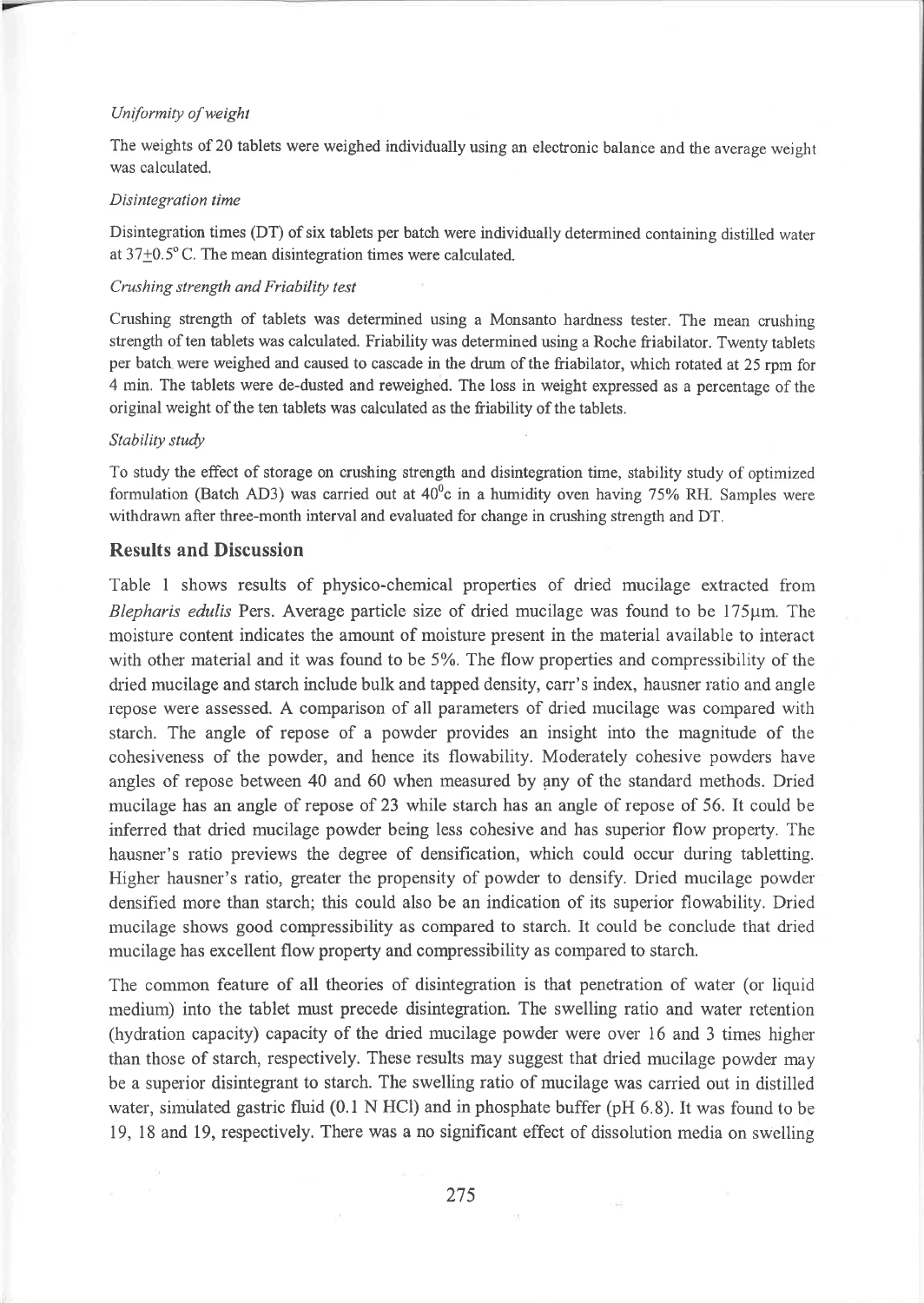index. It was concluded that the swelling of mucilage is pH independent and mucilage may be considered as non-ionic

| <b>Parameters</b>         | Dried mucilage $\pm$ S.D. (n = 2) | Starch $\pm$ S.D. (n = 2) |  |  |
|---------------------------|-----------------------------------|---------------------------|--|--|
| Bulk Density (g/mL)       | $00.40 \pm 0.050$                 | $00.55 \pm 0.045$         |  |  |
| Tapped Density (g/mL)     | $00.50 \pm 0.055$                 | $00.66 \pm 0.047$         |  |  |
| Carr's Index $(\%)$       | $20.00 \pm 0.850$                 | $16.67 \pm 0.985$         |  |  |
| Hausner's Ratio           | $01.25 \pm 0.045$                 | $01.20 \pm 0.035$         |  |  |
| Angle of Repose $(\Phi)$  | $23.00 \pm 1.250$                 | $56.00 \pm 1.526$         |  |  |
| Moisture Content (%)      | $05.00 \pm 0.582$                 | $11.00 \pm 0.955$         |  |  |
| <b>Swelling Ratio</b>     | $19.00 \pm 1.575$                 | $01.20 \pm 0.250$         |  |  |
| <b>Hydration Capacity</b> | $03.00 \pm 0.325$                 | $01.00 \pm 0.256$         |  |  |

Table 3. Physico-chemical characteristics of dried mucilage and starch.

To investigate the versatility of the dried mucilage, lactose and DCP tablets were prepared and evaluated for DT, crushing strength and % friability. Data are shown in Table 4. It was observed that there was an acceptable crushing strength and friability for lactose and DCP tablets. It was also observed that incorporation of dried mucilage in lactose tablets, there was a marginal increased in crushing strength and decreased in friability, while DCP tablets remain unchanged. The probable reasons could be facilitated flow and densification of the granule in die. DCP shows higher fragmentation propensity as compared with lactose. This could be one of the reasons for higher crushing strength of DCP tablets compared with lactose tablets. It was noted that lactose tablets showed relatively faster disintegration (Batch ABI) as compared to DCP tablets (Batch BB1). The possible reason for faster disintegration may be attributed to increased water uptake by lactose tablets. A comparison of batch ABl and AB2 was made, it was observed that in the presence of dried mucilage there was a decreased in DT, this may be due to effect of presence of dried mucilage. Similar results are observed when comparison was made between batch BBI and BB2. The results reveal that tablets contain DCP and dried mucilage - batch BB2 showed substantial decrease in DT as compared to batch BBI containing no disintegrant. A conıparison of batch AB2 and BB2 shows that faster DT observed with batclı BB2; this may be due to presence of dried mucilage and DCP. The slightly lower DT of DCP tablets with dried ınucilage compared with lactose tablets with dried mucilage may be attributed to higher crushing strength and poor aqueous solubility. Lactose is a water-soluble excipient, and hence it works as an auxiliary disintegrant (Gohel et al. 2007). The purpose of the present study was to evaluate disintegrant property of dried mucilage. Hence, DCP and lactose both were selected for further studies.

| <b>Batch Code</b> | Crushing strength $\pm$ S.D.<br>$(kg/cm2) (n=5)$ | Friability $\pm$ S.D.<br>$(\frac{9}{6})(n=20)$ | $DT \pm S.D.$<br>$(min)$ $(n=6)$ |  |  |
|-------------------|--------------------------------------------------|------------------------------------------------|----------------------------------|--|--|
| AB1               | $4.5 \pm 0.100$                                  | $0.65 \pm 0.024$                               | $17.20 \pm 1.170$                |  |  |
| AB2               | $5.5 \pm 0.215$                                  | $0.61 \pm 0.021$                               | $04.06 \pm 0.550$                |  |  |
| B <sub>B1</sub>   | $5.5 \pm 0.115$                                  | $0.55 \pm 0.025$                               | >100.00                          |  |  |
| B <sub>B2</sub>   | $6.0 \pm 0.325$                                  | $0.51 \pm 0.025$                               | $03.54 \pm 0.450$                |  |  |

Table 4. Results of lactose and DCP tablet with and without dried mucilage.

Formulations of DS with different quantity of dried mucilage and its different mode of addition were prepared, as shown in Table 2. The order of addition of disintegrant was internal  $+$ external (Batch AD1 to AD4 and BL1 to BL4) in ratio of  $1:1$ . In these experiments, a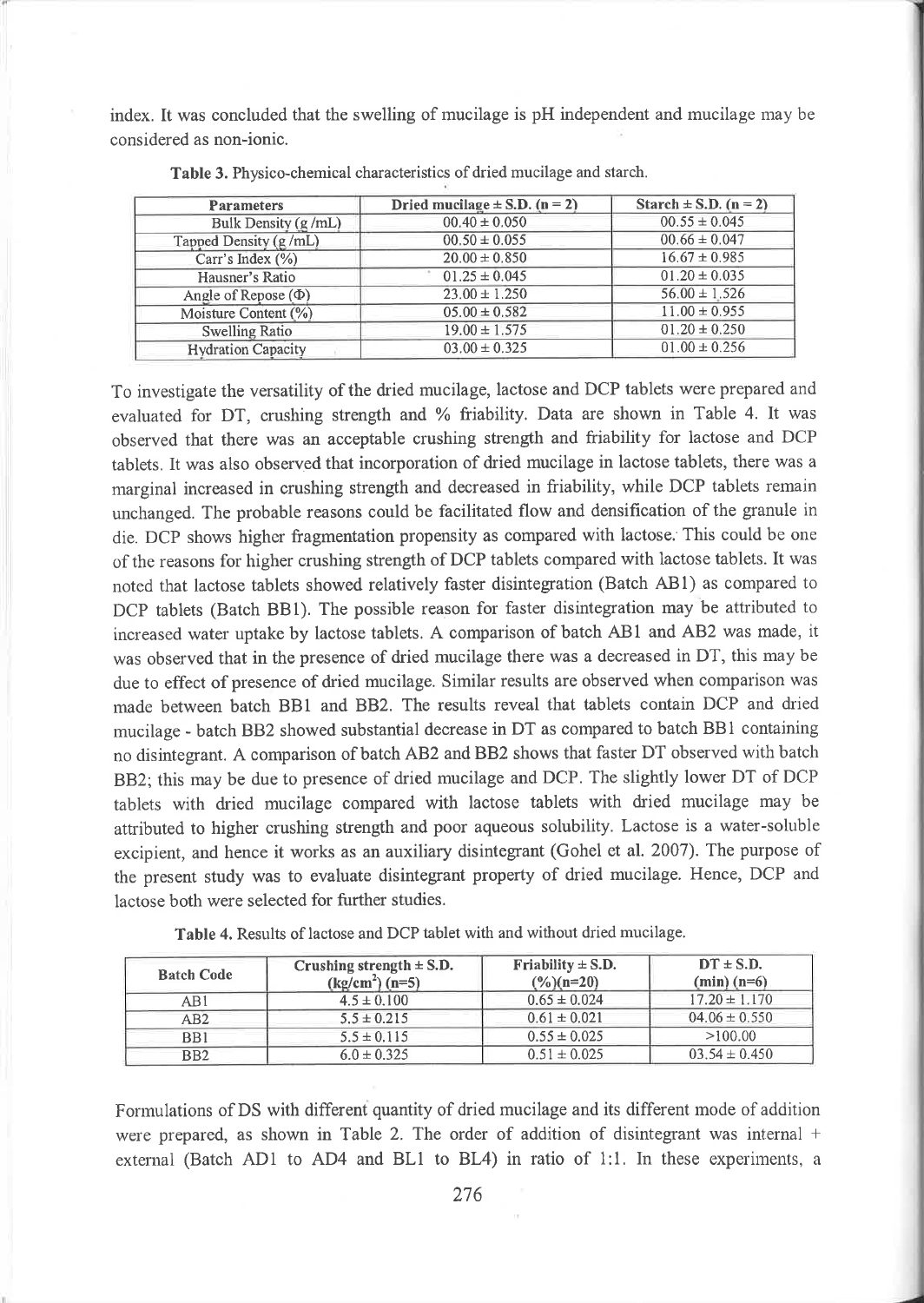comparison of dried mucilage and starch was carried out at various concentration levels and effect of different filler (hydrophobic - DCP and hydrophilic - lactose filler) were studied, respectively, on parameters like DT, crushing strength and friability.

It was found that at every disintegrant concentration, tablets containing dried mucilage powder disintegıated faster than tablets containing starch. This may be due to more swelling capacity of dried mucilage powder, which absorbed more water and swelled to a greater extent than starch. There was considerably lesser time was observed in all batches with dried mucilage as compared to starch.

In this study different fillers were (hydrophobic - DCP and hydrophilic - lactose) used, it was found that tablets containing DCP (Batch ADI to AD4) take lesser time to disintegrate as compare to tablets containing lactose (Batch BL1 to BL4), data shown in Table 5.

| $(°_0)$                              |                | $DT$ (min)<br>$(n=6)$ |                  | <b>Crushing Strength</b><br>$(kg/cm2) (n=5)$ |                  | Friability $(\%)$<br>$(n=20)$ |                  | <b>CSFR/DT</b> |       |
|--------------------------------------|----------------|-----------------------|------------------|----------------------------------------------|------------------|-------------------------------|------------------|----------------|-------|
| Amount of<br><b>Batches</b><br>$DA*$ | <b>DM</b>      | <b>Starch</b>         | <b>DM</b>        | <b>Starch</b>                                | <b>DM</b>        | <b>Starch</b>                 | DM               | <b>Starch</b>  |       |
| AD1/<br>SD1                          | $\overline{2}$ | 07.75<br>(0.055)      | 11.42<br>(0.120) | 05.70<br>(0.100)                             | 05.40<br>(0.153) | 00.57<br>(0.006)              | 00.80<br>(0.040) | 01.29          | 00.59 |
| AD2/<br>SD <sub>2</sub>              | 5              | 03.58<br>(0.100)      | 10.33<br>(0.185) | 05.20<br>(0.153)                             | 05.20<br>(0.100) | 00.61<br>(0.010)              | 00.82<br>(0.015) | 02.38          | 00.61 |
| AD3/<br>SD <sub>3</sub>              | 10             | 02.65<br>(0.095)      | 04.75<br>(0.100) | 05.00<br>(0.153)                             | 04.70<br>(0.058) | 00.62<br>(0.015)              | 00.85<br>(0.015) | 03.04          | 01.16 |
| AD4/<br>SD <sub>4</sub>              | 15             | 02.47<br>(0.115)      | 04.42<br>(0.100) | 04.50<br>(0.126)                             | 04.50<br>(0.058) | 00.68<br>(0.006)              | 00.85<br>(0.015) | 02.68          | 01.20 |
| BL1/<br>SL1                          | 2              | 08.02<br>(0.075)      | 12.08<br>(0.165) | 05.40<br>(0.058)                             | 05.20<br>(0.058) | 00.55<br>(0.006)              | 00.82<br>(0.015) | 01.22          | 00.52 |
| BL2/<br>SL <sub>2</sub>              | 5              | 04.00<br>(0.195)      | 11.58<br>(0.160) | 05.00<br>(0.058)                             | 05.00<br>(0.100) | 00.58<br>(0.010)              | 00.82<br>(0.020) | 02.16          | 00.53 |
| BL3/<br>BL <sub>3</sub>              | 10             | 02.83<br>(0.160)      | 05.33<br>(0.125) | 04.50<br>(0.153)                             | 04.80<br>(0.100) | 00.60<br>(0.006)              | 00.85<br>(0.015) | 02.65          | 01.06 |
| BLA/<br>SL <sub>4</sub>              | 15             | 02.63<br>(0.150)      | 05.08<br>(0.125) | 04.00<br>(0.115)                             | 04.50<br>(0.058) | 00.65<br>(0.020)              | 00.88<br>(0.015) | 02.34          | 01.01 |

Table 5. Results of different parameters for tablets containing different filler & various percentage of disintegrant when intra+extragranular addition in ratio of  $1:1$ .

A comparison of DT was made with lactose - hydrophilic filler and DCP - hydrophobic filler with different concentration of dried mucilage. It was found that lactose containing tablets required more time to disintegrate than DCP tablet. The solubility of filler in a tablet forınulation affects both the rate and mechanism of tablet disintegration; the more soluble is the filler, the longer DT of the tablet. DCP is insoluble in water; therefore, the matrix can be easily and quickly broken up with no increase in void space, allowing the disintegrant to absorb water fast into the tablet, thus speeding up the disintegration process. Dried mucilage draw more water to saturate the increased void space, in order to exert the necessary pressure to break the granules, thus increases the DT. Since, lactose is soluble in nature ör water soluble, it dissolves and increases the void space of the tablet, so it become more difficult for the disintegrating agent to puslı against the insoluble remaining matrix. Another reason for above results may be, DCP promoted water uptake by dried mucilage particles, whereas, lactose competes for water.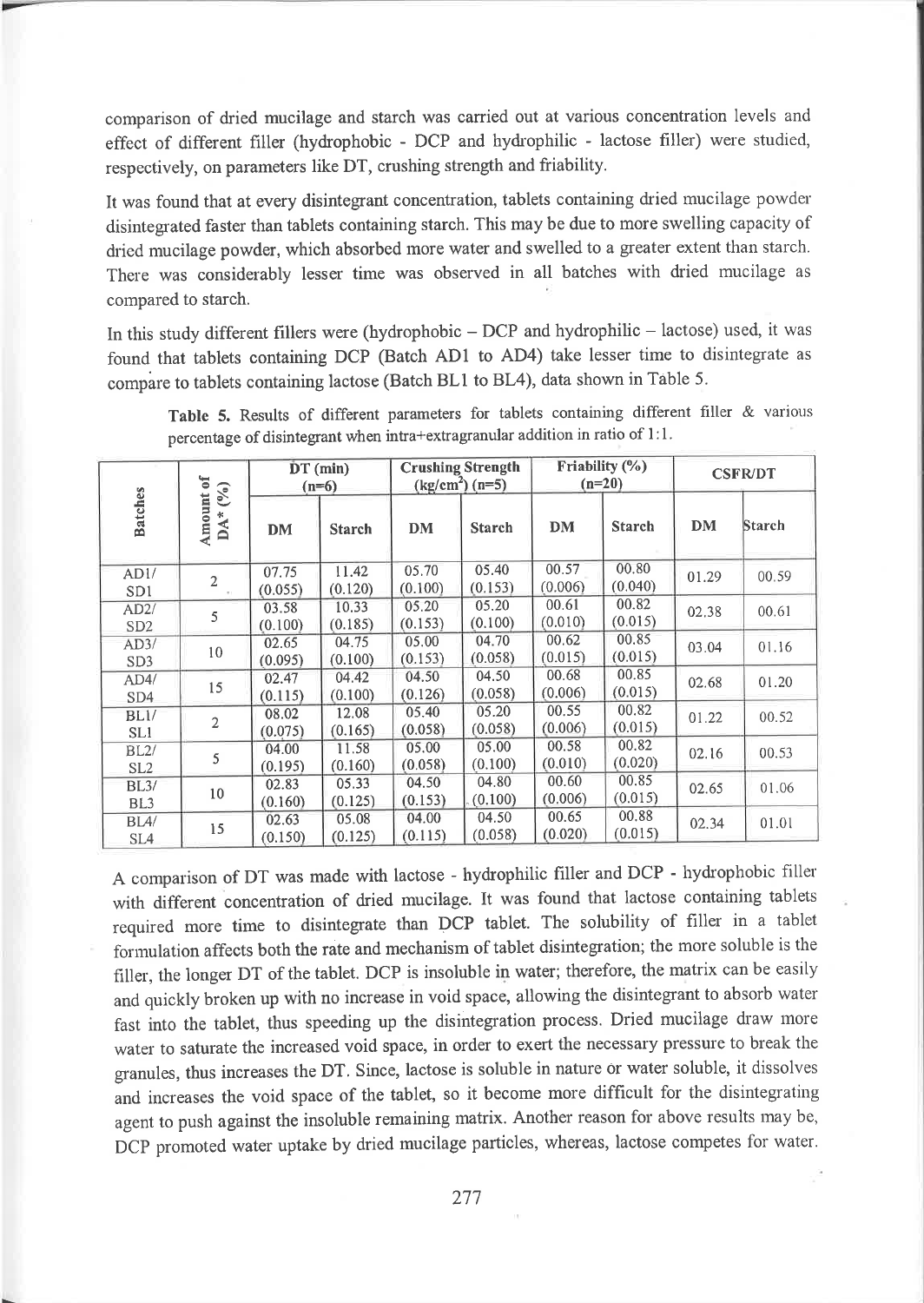It is probable that lactose may have foımed a diffusion barrier layer of saturated lactose solution around the tablet. This diffusion layer may impede the availability of water to the dı'ied mucilage particles, slowing the rate of water uptake by the tablet. There is an absence of diffusion barrier to the dried mucilage particles since DCP is insoluble in water. The desired DT for lactose containing tablets can be obtained by optimizing the proportion of disintegrating agent is needed to overcome the negative effect (Chebli 1998). Similar results were observed with batches SD1 to SD4 and SL1 to SL4.

It was concluded that intra  $+$  extra-granular disintegrants in ratio of 1:1, a externally added disintegıant was initially exposed to the disintegıating fluid, which led to the absorption of large quantities of water and subsequent generation of higher swelling force. This force activates the active mechanism of disintegration at a faster rate. It was irıespective of different type of filler (Ferrari et al. 1996).

The results of crushing strength and friability showed, as the concentration of disintegrant increased there was decreased in crushing strength and increased friability. It was also found that comparatively harder tablets were formed with DCP (hydıophobic filler) as compared to lactose (hydrophilic filler) because DCP shows higher fragmentation propensity as compared to lactose. It was observed that, when the concentration of disintegrating agent was at 10% and 15% level, there was a marginal difference in DT. So, compromise between the amount of disintegrating agent and DT was done and it was concluded that at l0% level of dried mucilage was considered as optimized.

Final selection of optimized batch was carried out with help of CSFR/DT ratio. The CSFR/DT (cruslriııg strength-friabilily / disintegration time) ratio has been suggested as a better index of measuring tablet quality than the crushing strength-friability ratio (CSFR) because in addition to measuring tablet strength (crushing) and weakness (friability), it simultaneously evaluates all negative effects of these parameters on DT (Upadrashta et al. 1992). In general, higher values of the CSFR/DT ratio indicate a better balance between binding and disintegration properties. It was observed that there was an increase in the CSFT/DT ratio with increasing dried mucilage concentration. At 10% level of dried mucilage, CSFT/DT ratio was increased while at  $15\%$ level there was a marginal decreased. It was also found that tablets containing lactose has lesser values for CSFR/DT ratio as compared to DCP. Data are shown in Table 5. From all results, Batch AD3 was concluded as optimized batch, where the level of disintegrant was 10% and hydrophobic filler DCP was used (Gohel et al.2007).

All the tablets passed the uniformity of weight test.

To study the effect of storage condition on DT and crushing strength, tablets of optimized batch (batch AD3) was kept at  $40^{\circ}$ C and 75% RH for three months. It was found that the crushing strength of tablets was decreased (from 5.0 to 4.62 kg/cm<sup>2</sup>) and DT of tablets was increased (from 148 to 160 seconds). There was an insignificant difference in crushing strength and  $DT$ before and after stability study. Further dried mucilage can be explored as sustained release agent and gelling agent.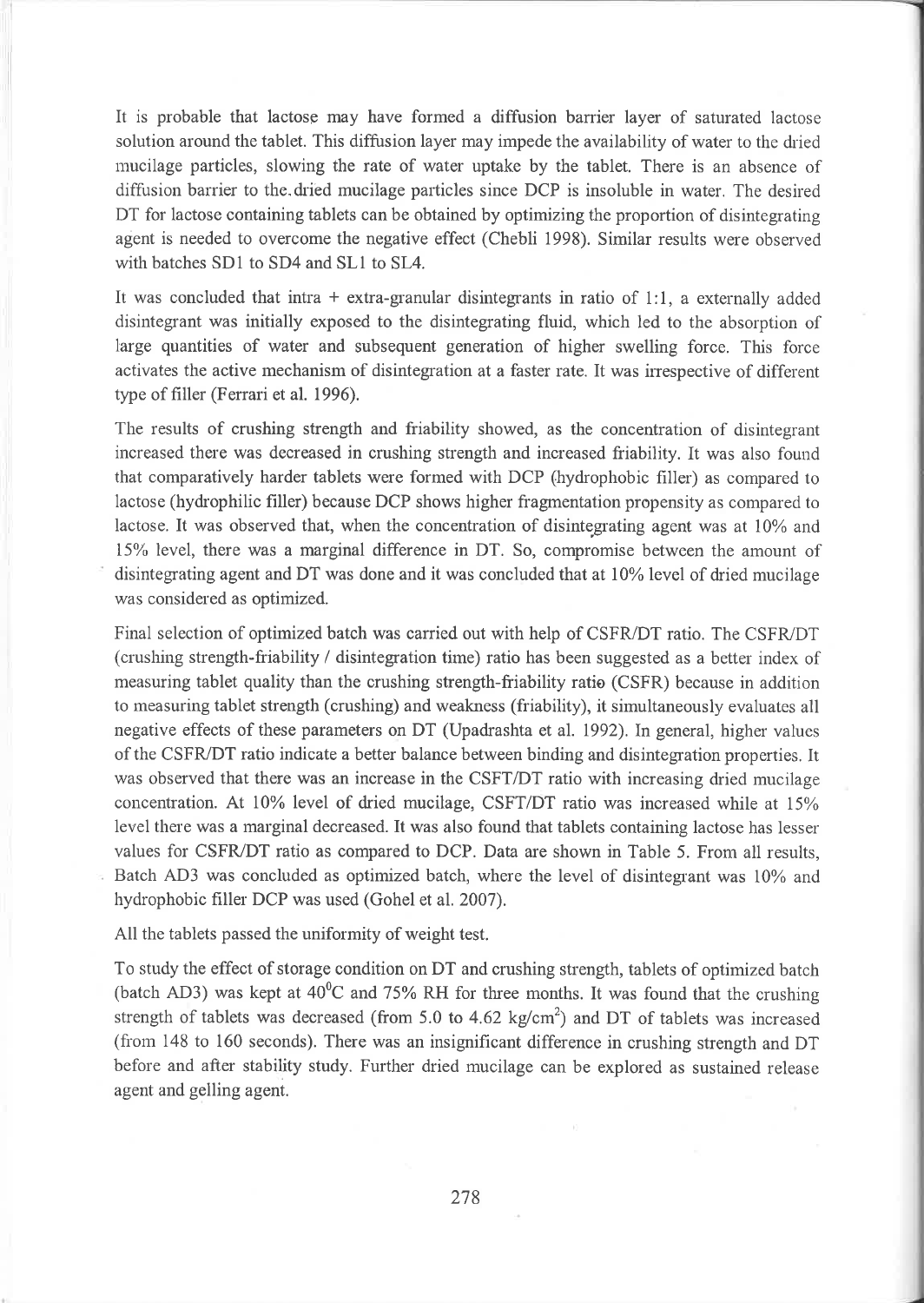# Conclusion

In present study, mucilage was extracted from dried seeds of Blepharis edulis Pers. Physicochemical properties like flow property, compressibility, swelling ratio and hydration capacity was found to be superior than starch. It was concluded that as the concentration of dried mucilage increased, there was a decreased in DT. These results were similar with different type of filler like DCP and lactose containing tablet. Final selection of optimized batch was carried out with the help of CSFT/DT ratio. It can be concluded that dried mucilage could be alternative to starch in conventional tablet.

#### References

Anonymous. (2002). National Institute of Science and Communication. The Wealth of *r*udia, CSIR, New Delhi, India, pp. 162-163.

Aulton, M. E. (2002). Pharmaceutics- the science of dosage form design, Churchill Livingstone, USA, pp. 216 -235.

Baveja, S. K., Rangarao, K. V. and Arora, J. (1988). Examination of natural gums and mucilages as sustaining materials in tablet dosage forms. Ind. J. Pharm. Sci. 50: 89-92.

Birit, M. and Laddha, K. S. (2001). Studies on *Blepharis edulis* seeds. *Indian Drugs* 38: 541-543.

Bowen, F. E. and Vadino, W. A. (1984). A Simple method for differentiating starches. Drug Dev. Ind. Pharm. 10: 505-51 t.

Chebli, C. and Cartilier, L. (1998). Cross-linked cellulose as a tablet excipient: A binding/disintegrating agent. Int. J. Pharm. l7l:101-110,

Chopra, R. N., Chopra, I. C. and Verma, B. S. (1969). Supplement to Glossary of Indian Medicinal Plants, CSIR, New Delhi, India.

Ferrari, F., Bertoni, M., Bonferoni, M. C., Rossi, S., Caramella, C. and Nystrom, C. (1996). Investigation on bonding and disintegration properties of pharmaceutical materials. *Int. J. Pharm.* 136: 71-79.

Fowler, P. D., Shadforth, M. F., Crook, P. R. and John, V. A. (1983). Plasma and synovial fluid concentration of diclofenac sodium and its major hydroxylated metabolites during long- term treatment of rheumatoid arthritis.  $Eur$ J. Clin. Pharmacol. 25: 389-394.

Gbenga, A. and Oludele, A. L (2003). Effects of starches on the mechanical properties of paracetamol tablet formulations II. Sorghum and plantain starches as disintegrants. Acta Pharm. Sci.-53: 313-320.

Gohel, M. C., Parikh, R. K., Brahmbhatt, B. K. and Shah A. R. (2007). Preparation and assessment of novel coprocessed superdisintegrant consisting of crospovidone and sodium starch glycolate: A Technical Note, AAPS Pharm. Sci. Tech.8: El-E7.

Gohel, M. C., Parikh, R. K., Brahmbhatt, B. K. and Shah, A. R. (2007). Improving the tablet characteristics and dissolution profile by using co-processed superdisintegrant: A Technical Note. AAPS Pharm. Sci. Tech. 8: E1-E6.

Gupta, G. D. and Gaud, R. S. (2000). Formulation and evaluation of nimesulide dispersible tablets using natural disintegrants. Indian J. Pharm. Sci. 62: 339-342.

Hardman, J. G. and Limbrid, L. E. (2006). Goodman's and Gilman's, The Pharmacological Basis of Therapeutics, McGraw Hill, New York, pp. 697-698.

Jograj, B. (1936 and 1940). Constituents of seeds of Blepharis edulis Pers. J. Indian Chem. Soc. 13: 109 and 17: 259.

Kirtikar, K. R. and Basu, B. D. (1999). Indian Medicinal Plants, International Book Distributors, India, pp. 1872 ı 873.